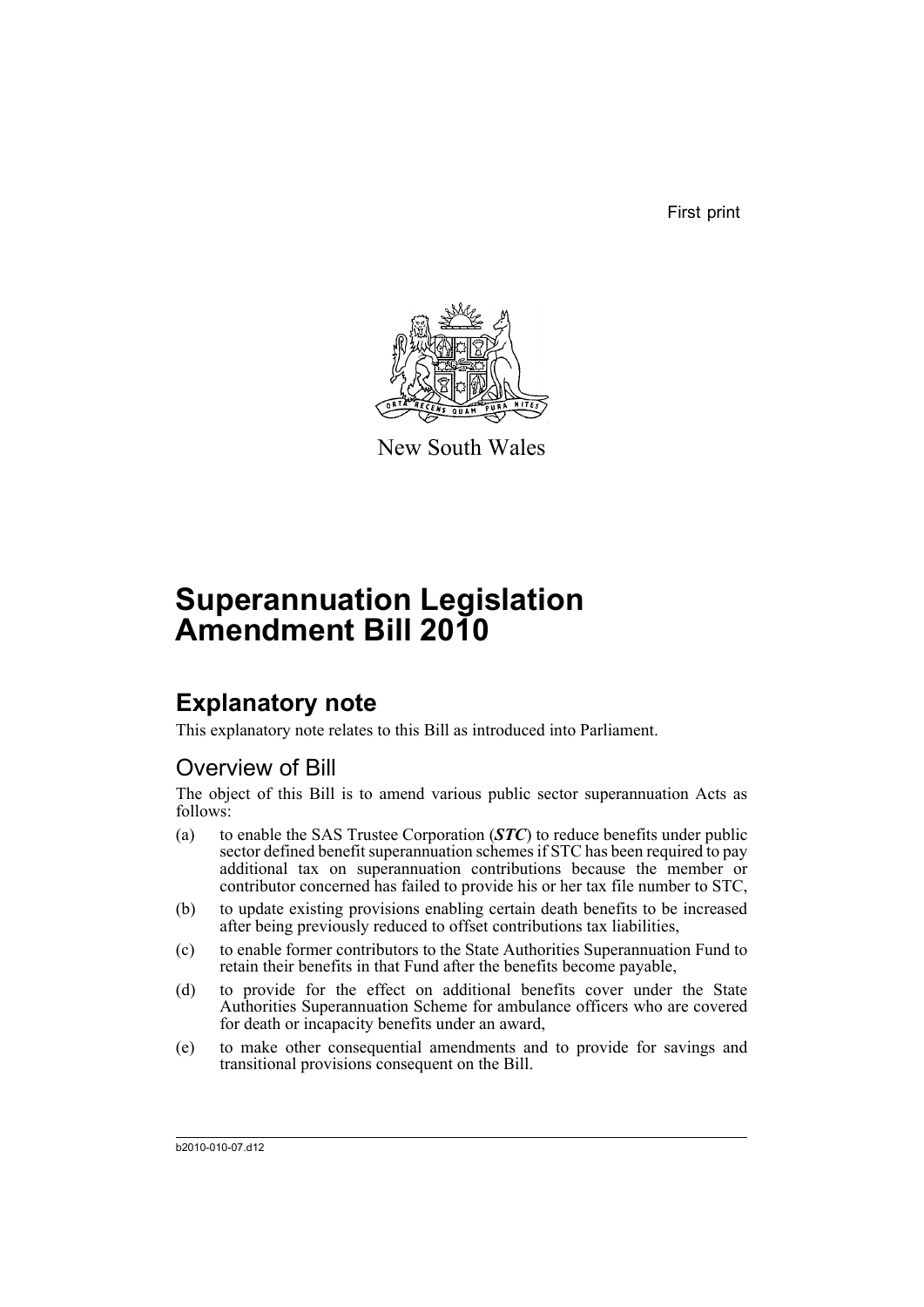Explanatory note

## Outline of provisions

**Clause 1** sets out the name (also called the short title) of the proposed Act.

**Clause 2** provides for the commencement of the proposed Act on a day or days to be appointed by proclamation.

### **Restoration of certain death benefits**

**Schedules 1 [1] and [2], 2 [1] and [2], 3 [1] and [2] and 4 [1] and [2]** amend the *Police Regulation (Superannuation) Act 1906*, the *State Authorities Non-contributory Superannuation Act 1987*, the *State Authorities Superannuation Act 1987* and the *Superannuation Act 1916* to update references to Commonwealth legislation that enables STC to claim a tax deduction if certain death benefits, previously reduced because of tax liabilities, are restored. The amendments also provide that the amount of the increase in the benefits is to be the amount determined by STC, after obtaining actuarial advice, as the amount of increase necessary to obtain the deduction.

### **Reduction of benefits for additional tax on contributions**

**Schedules 1 [5], 2 [3], 3 [3] and 4 [4]** amend the *Police Regulation (Superannuation) Act 1906*, the *State Authorities Non-contributory Superannuation Act 1987*, the *State Authorities Superannuation Act 1987* and the *Superannuation Act 1916* to enable STC to reduce benefits payable in respect of employees and contributors and former employees and contributors under those Acts. The benefits are to be reduced by the amount of any no-TFN tax liability incurred by STC for the employer-financed portion of the benefits (including any salary sacrifice contributions). The no-TFN tax liability is the difference between the general rate of tax payable on employer contributions by STC and the higher rate payable on employer contributions for employees if information about their tax file numbers is not provided. STC is to determine the amount after obtaining actuarial advice. The lump sum benefit payable under the *State Authorities Non-contributory Superannuation Act 1987* may also be reduced to offset the liability.

**Schedules 1 [3] and [4] and 4 [3] and [5]** make consequential amendments to those Acts.

### **Retention of benefits in State Authorities Superannuation Fund**

**Schedule 3 [5]** amends the *State Authorities Superannuation Act 1987* to enable a person who reaches the retirement age for the State Authorities Superannuation Scheme and who has a benefit deferred or preserved in the State Authorities Superannuation Fund to elect to retain the benefit in the Fund. Currently, any such person is required to be paid the benefit or have it paid to the First State Superannuation Fund or another complying superannuation fund.

**Schedule 3 [4], [6] and [7]** make consequential amendments.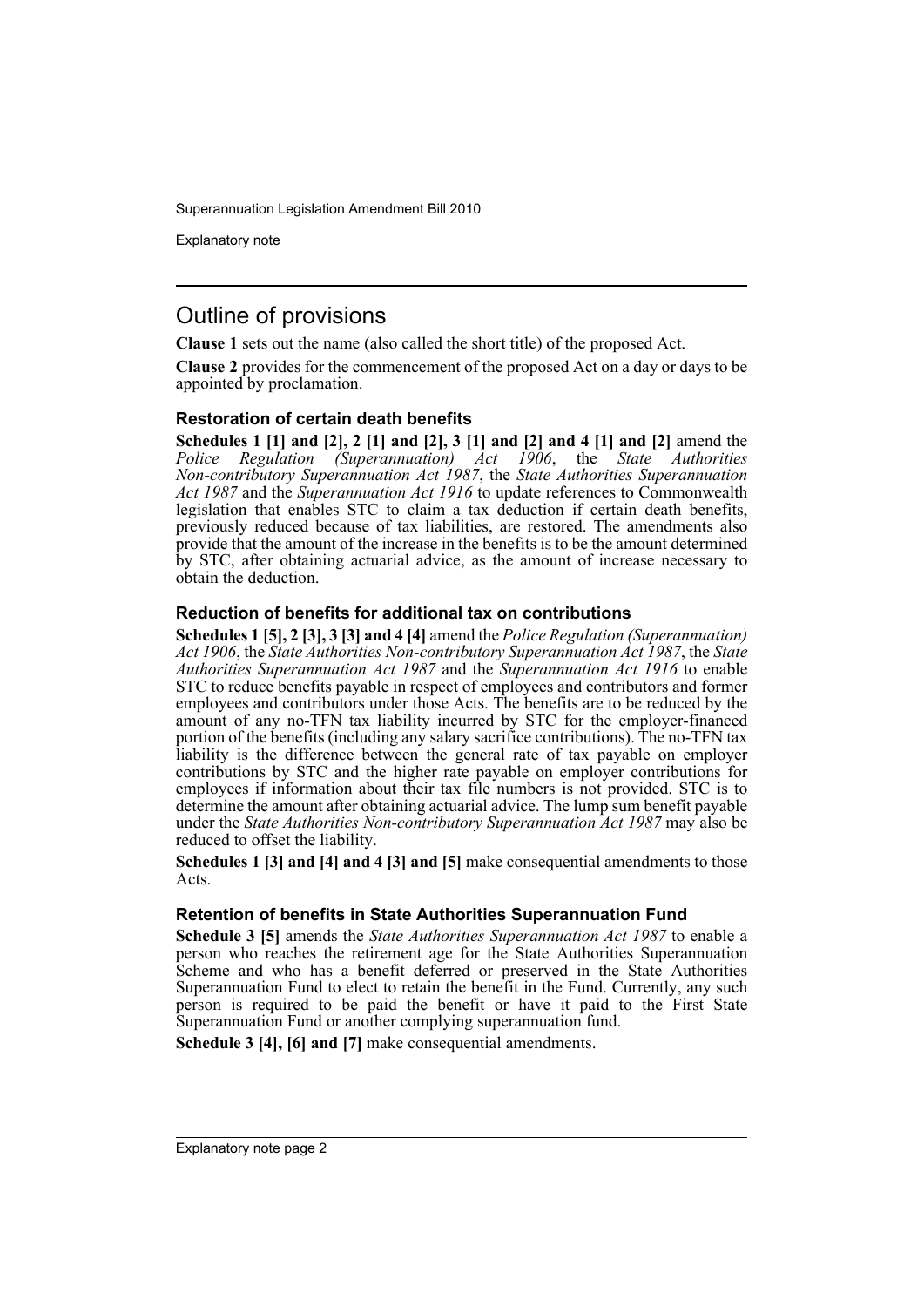Explanatory note

#### **Death or incapacity benefits for ambulance officers**

**Schedule 3 [8]** inserts proposed Part 5E (sections 46AL–46AN) into the *State Authorities Superannuation Act 1987*. The proposed Part provides for regulations to be made as to the effect on coverage for the additional benefit (payable on death before early retirement age or on total and permanent invalidity before early retirement age) of a contributor or former contributor who is covered for a death or incapacity benefit under an ambulance officers award. The regulations may be inconsistent with provisions of the Act if this is necessary for compliance with or giving effect to the ambulance officers award.

### **Savings and transitional provisions**

**Schedules 1 [6], 2 [4], 3 [9] and 4 [6]** amend the *Police Regulation (Superannuation) Act 1906*, the *State Authorities Non-contributory Superannuation Act 1987*, the *State Authorities Superannuation Act 1987* and the *Superannuation Act 1916* to enable regulations to be made containing savings and transitional provisions consequent on the enactment of the proposed Act.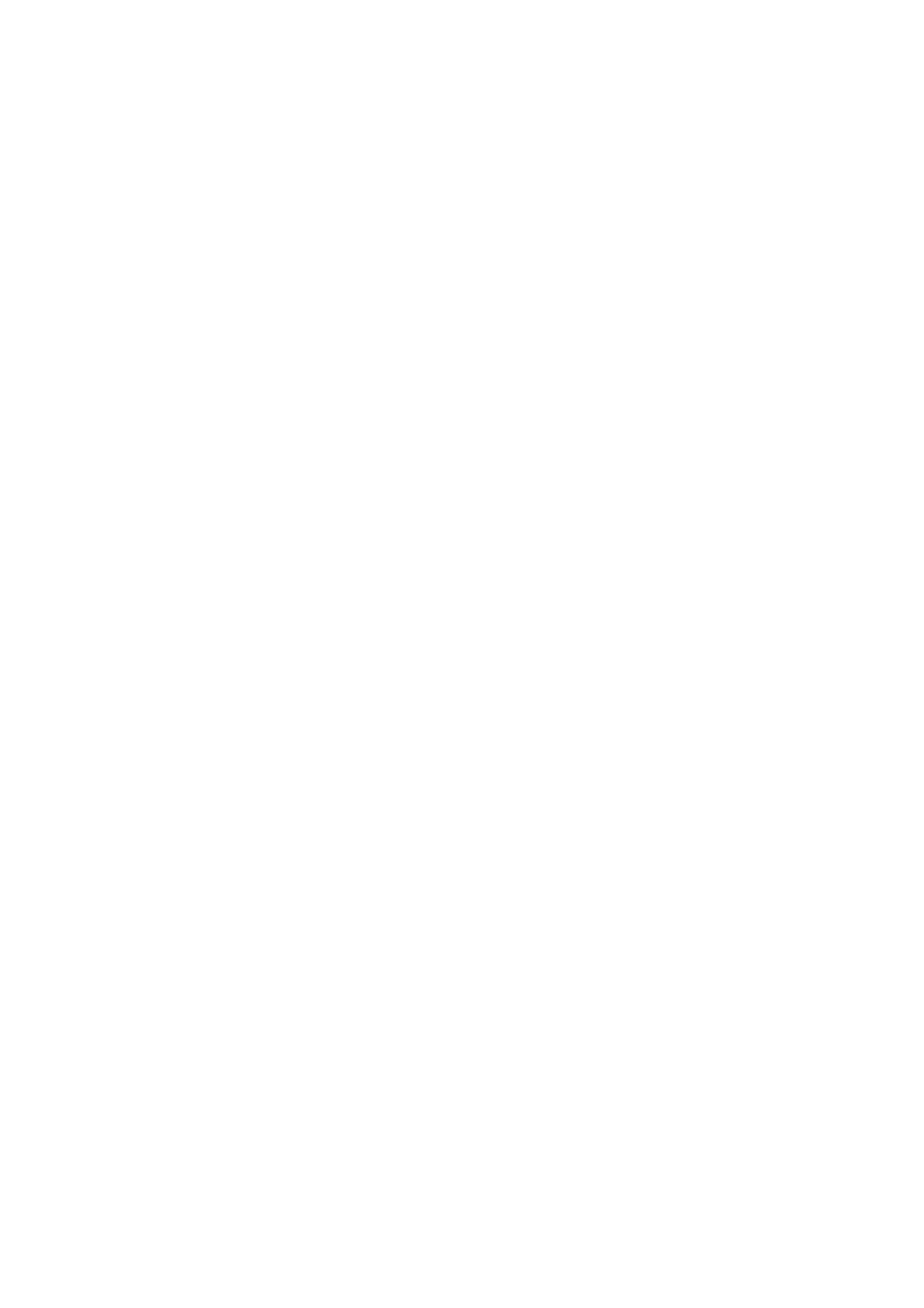First print



New South Wales

# **Superannuation Legislation Amendment Bill 2010**

# **Contents**

|            |                                                                                   | Page                  |
|------------|-----------------------------------------------------------------------------------|-----------------------|
|            | Name of Act                                                                       |                       |
| 2          | Commencement                                                                      | $\mathbf{2}^{\prime}$ |
| Schedule 1 | Amendment of Police Regulation (Superannuation)<br>Act 1906 No 28                 | 3                     |
| Schedule 2 | Amendment of State Authorities Non-contributory<br>Superannuation Act 1987 No 212 | 5                     |
| Schedule 3 | Amendment of State Authorities Superannuation Act<br>1987 No 211                  | 7                     |
| Schedule 4 | Amendment of Superannuation Act 1916 No 28                                        |                       |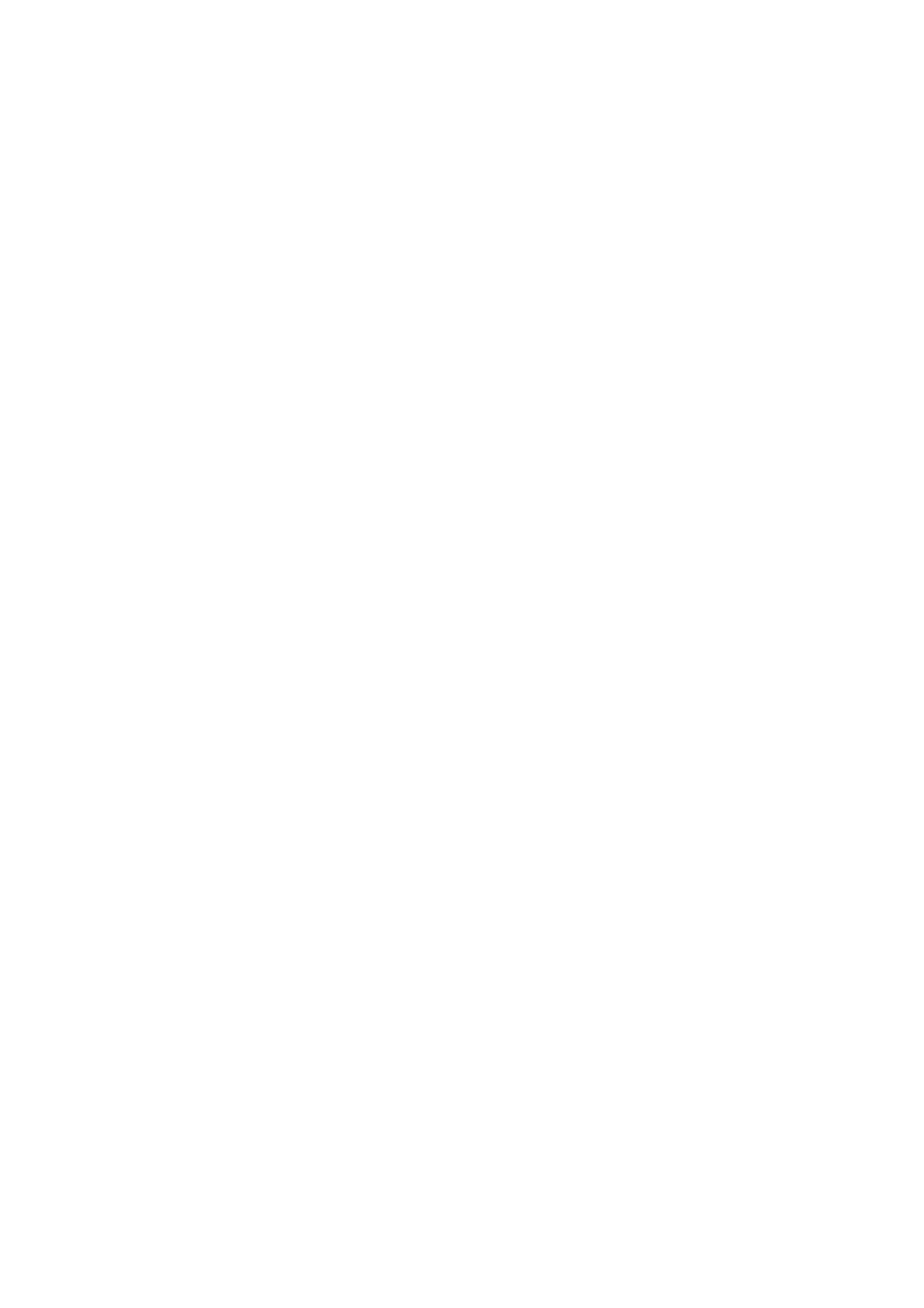

New South Wales

# **Superannuation Legislation Amendment Bill 2010**

No , 2010

## **A Bill for**

An Act to amend various superannuation Acts with respect to death and disability benefits for ambulance officers, deferred superannuation benefits and reductions and increases in benefits for tax purposes; and for other purposes.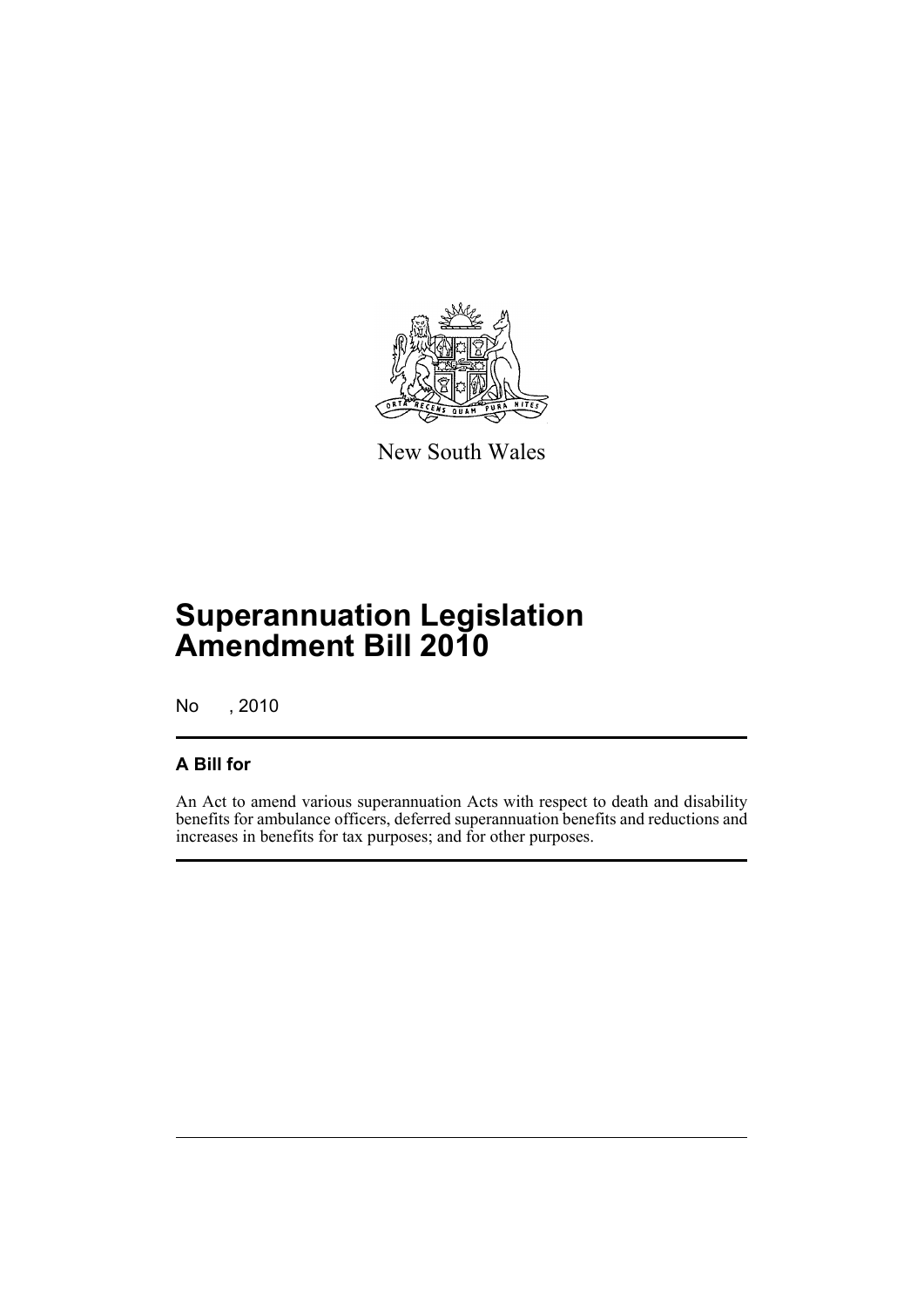<span id="page-7-1"></span><span id="page-7-0"></span>

| The Legislature of New South Wales enacts:                           | 1              |
|----------------------------------------------------------------------|----------------|
| Name of Act                                                          | $\mathcal{P}$  |
| This Act is the Superannuation Legislation Amendment Act 2010.       | 3              |
| <b>Commencement</b>                                                  | $\overline{a}$ |
| This Act commences on a day or days to be appointed by proclamation. | 5              |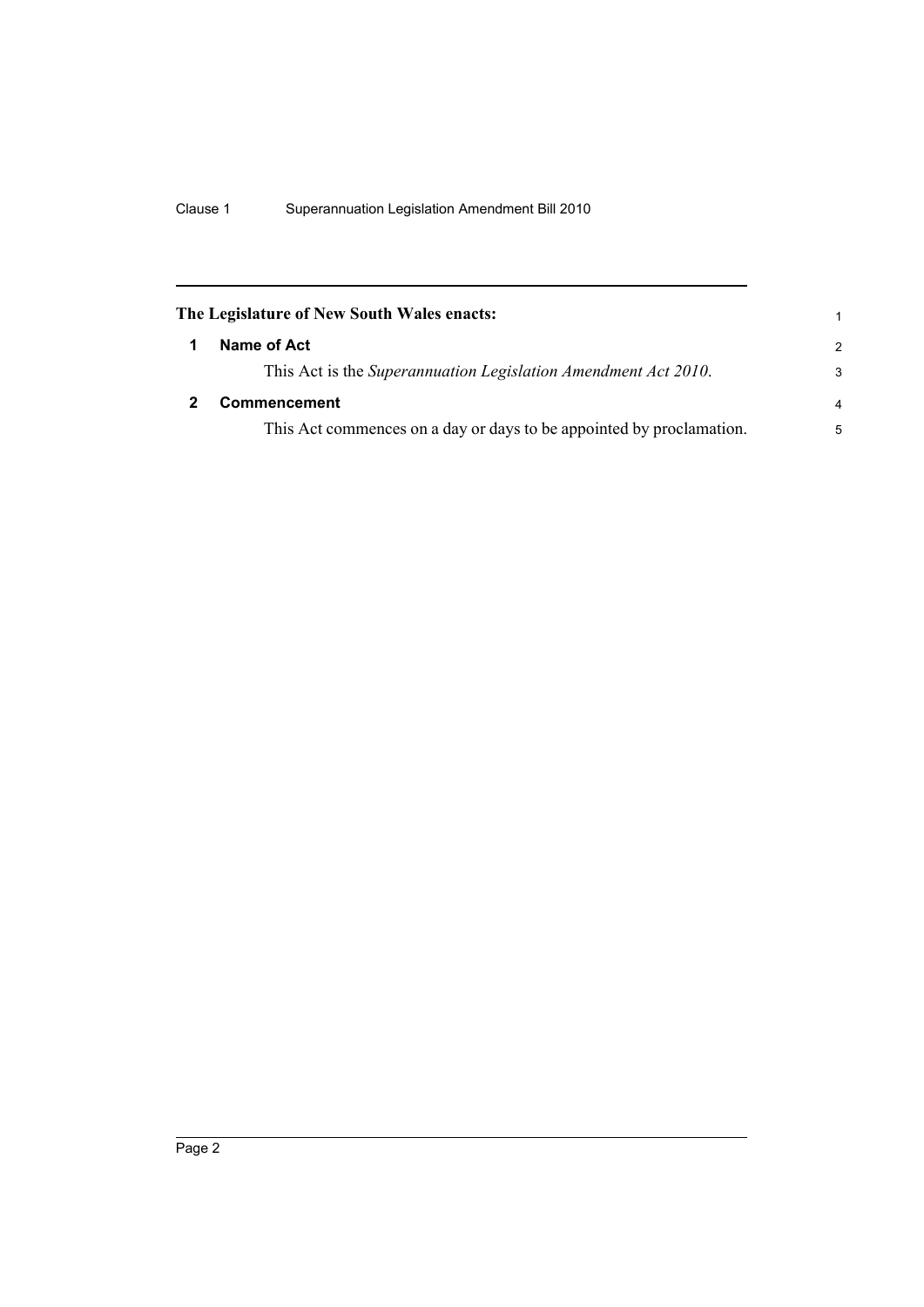Amendment of Police Regulation (Superannuation) Act 1906 No 28 Schedule 1

1 2

## <span id="page-8-0"></span>**Schedule 1 Amendment of Police Regulation (Superannuation) Act 1906 No 28**

| [1]   |                                                                                                                                         |                      |     | Section 14AAA Restoration of death benefit previously reduced to offset<br>contribution tax liabilities                                                                                             | 3<br>$\overline{4}$ |  |  |
|-------|-----------------------------------------------------------------------------------------------------------------------------------------|----------------------|-----|-----------------------------------------------------------------------------------------------------------------------------------------------------------------------------------------------------|---------------------|--|--|
|       |                                                                                                                                         | section $14AAA(1)$ . |     | Omit "section 279D of the <i>Income Tax Assessment Act 1936</i> " from                                                                                                                              | $\sqrt{5}$<br>6     |  |  |
|       |                                                                                                                                         |                      |     | Insert instead "section 295-485 of the Income Tax Assessment Act 1997".                                                                                                                             | $\overline{7}$      |  |  |
| $[2]$ |                                                                                                                                         | Section 14AAA (2)    |     |                                                                                                                                                                                                     | 8                   |  |  |
|       |                                                                                                                                         |                      |     | Omit section 14AAA (2) and (3). Insert instead:                                                                                                                                                     | 9                   |  |  |
|       |                                                                                                                                         | (2)                  |     | The amount of the increase is to be the amount determined by<br>STC, after obtaining actuarial advice, as the amount of increase<br>required to obtain the deduction referred to in subsection (1). | 10<br>11<br>12      |  |  |
| [3]   |                                                                                                                                         |                      |     | Section 14AB Power of STC to adjust benefits to comply with certain<br>standards relating to superannuation                                                                                         | 13<br>14            |  |  |
|       | Insert "or 14AD" after "section 14AA" in section 14AB (10) (a).                                                                         |                      |     |                                                                                                                                                                                                     |                     |  |  |
| [4]   |                                                                                                                                         |                      |     | Section 14AC Commutation of pensions for adjustment of benefits                                                                                                                                     | 16                  |  |  |
|       | Omit "determination reducing a benefit that may be taken in the form of a<br>pension is made under section 14AA" from section 14AC (1). |                      |     |                                                                                                                                                                                                     |                     |  |  |
|       | Insert instead "benefit that may be taken in the form of a pension is reduced<br>under section 14AA or 14AD".                           |                      |     |                                                                                                                                                                                                     |                     |  |  |
| [5]   |                                                                                                                                         | <b>Section 14AD</b>  |     |                                                                                                                                                                                                     | 21                  |  |  |
|       |                                                                                                                                         |                      |     | Insert after section 14AC:                                                                                                                                                                          | 22                  |  |  |
|       | 14AD                                                                                                                                    |                      |     | Power of STC to reduce benefits for no-TFN tax                                                                                                                                                      | 23                  |  |  |
|       |                                                                                                                                         | (1)                  |     | This section applies to a benefit if:                                                                                                                                                               | 24                  |  |  |
|       |                                                                                                                                         |                      | (a) | a right to the benefit accrues under this Act to or in respect<br>of a contributor or former contributor, and                                                                                       | 25<br>26            |  |  |
|       |                                                                                                                                         |                      | (b) | STC has paid or is liable to pay no-TFN tax in respect of<br>employer contributions to the Fund, and                                                                                                | 27<br>28            |  |  |
|       |                                                                                                                                         |                      | (c) | a portion of that tax is referable to the employer-financed<br>portion of that benefit, and                                                                                                         | 29<br>30            |  |  |
|       |                                                                                                                                         |                      | (d) | the benefit is of a kind prescribed by the regulations for the<br>purposes of this section.                                                                                                         | 31<br>32            |  |  |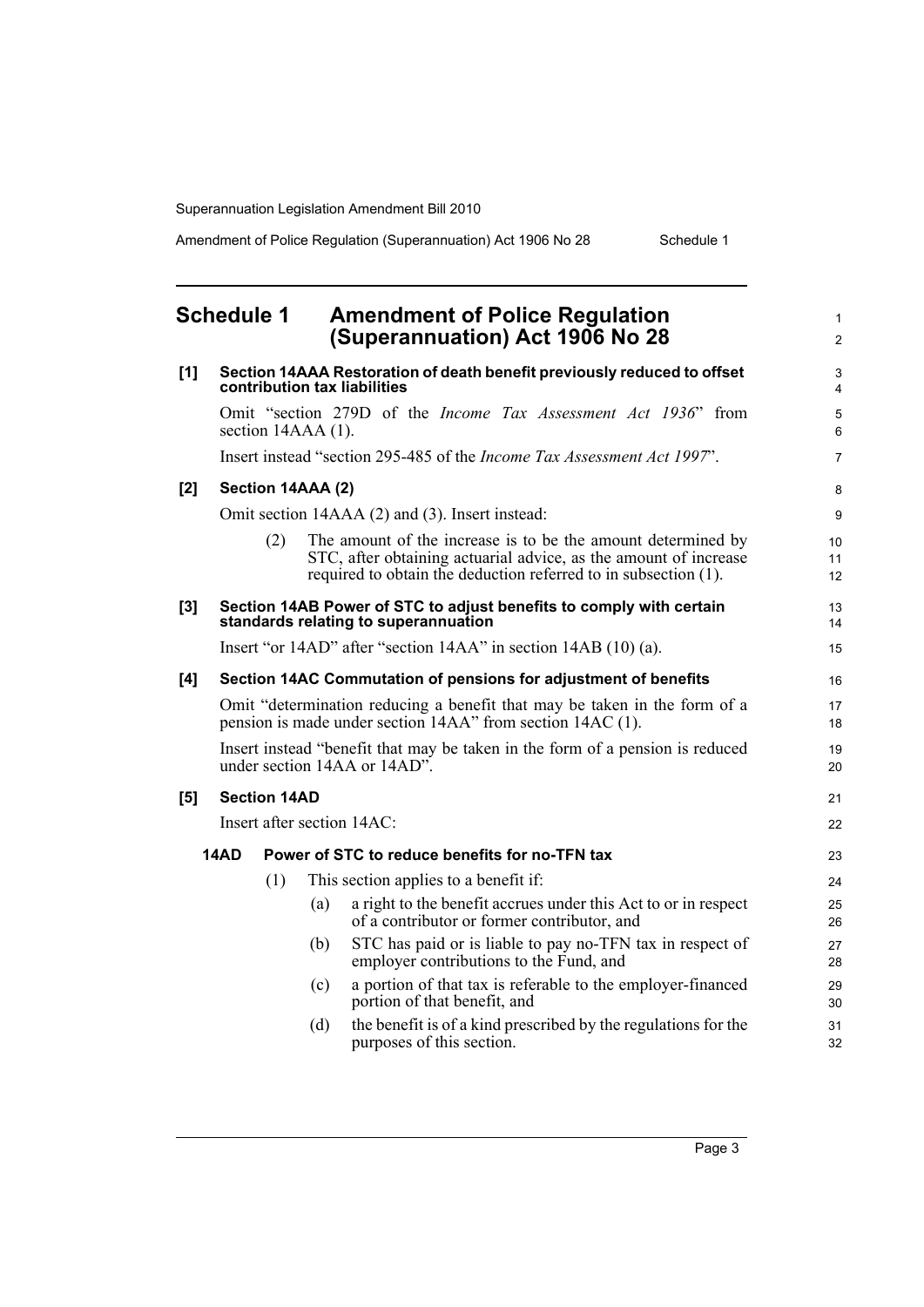Schedule 1 Amendment of Police Regulation (Superannuation) Act 1906 No 28

|     | (2) | The amount of the benefit is reduced by the amount necessary to<br>offset STC's liability to pay no-TFN tax so far as it is referable to<br>the employer-financed portion of that benefit.                                                                                                                                                                                                                                                           | $\mathbf{1}$<br>$\overline{c}$<br>$\mathfrak{S}$ |
|-----|-----|------------------------------------------------------------------------------------------------------------------------------------------------------------------------------------------------------------------------------------------------------------------------------------------------------------------------------------------------------------------------------------------------------------------------------------------------------|--------------------------------------------------|
|     | (3) | The amount of the reduced benefit is to be determined by STC<br>after obtaining actuarial advice.                                                                                                                                                                                                                                                                                                                                                    | $\overline{\mathbf{4}}$<br>5                     |
|     | (4) | A contributor or former contributor may elect to have his or her<br>SANCS benefit reduced instead of the benefit to which this<br>section applies if the SANCS benefit is payable to the contributor<br>or former contributor. On an election being made, the SANCS<br>benefit is reduced accordingly and the benefit to which this<br>section applies is reduced only if it is necessary to do so to meet<br>any shortfall in the amount of offset. | 6<br>$\overline{7}$<br>8<br>9<br>10<br>11<br>12  |
|     | (5) | The regulations may provide for the establishment of debt<br>accounts in respect of contributors or former contributors for the<br>purposes of this section.                                                                                                                                                                                                                                                                                         | 13<br>14<br>15                                   |
|     | (6) | In this section:                                                                                                                                                                                                                                                                                                                                                                                                                                     | 16                                               |
|     |     | <i>employer contribution</i> includes a salary sacrifice contribution.                                                                                                                                                                                                                                                                                                                                                                               | 17                                               |
|     |     | <i>employer-financed portion</i> of a benefit includes any part of the                                                                                                                                                                                                                                                                                                                                                                               | 18                                               |
|     |     | benefit financed by a salary sacrifice contribution.                                                                                                                                                                                                                                                                                                                                                                                                 | 19                                               |
|     |     | <b>no-TFN tax</b> means an amount equal to the difference between<br>the amount of:                                                                                                                                                                                                                                                                                                                                                                  | 20<br>21                                         |
|     |     | income tax payable by STC under the <i>Income Tax</i><br>(a)<br><i>Assessment Act 1997</i> of the Commonwealth on employer<br>contributions to the Fund for a contributor if there is a<br>failure by the contributor to provide information about his<br>or her tax file number to STC, and                                                                                                                                                         | 22<br>23<br>24<br>25<br>26                       |
|     |     | income tax that would be so payable if the information<br>(b)<br>about the tax file number was provided.                                                                                                                                                                                                                                                                                                                                             | 27<br>28                                         |
|     |     | <b>SANCS</b> benefit means a benefit that accrues to or in respect of a<br>contributor or former contributor who is an employee or former<br>under the State Authorities Non-contributory<br>employee<br>Superannuation Act 1987.                                                                                                                                                                                                                    | 29<br>30<br>31<br>32                             |
| [6] |     | <b>Schedule 6 Savings and transitional provisions</b>                                                                                                                                                                                                                                                                                                                                                                                                | 33                                               |
|     |     | Insert at the end of clause $1(1)$ :                                                                                                                                                                                                                                                                                                                                                                                                                 | 34                                               |
|     |     |                                                                                                                                                                                                                                                                                                                                                                                                                                                      |                                                  |

*Superannuation Legislation Amendment Act 2010*

35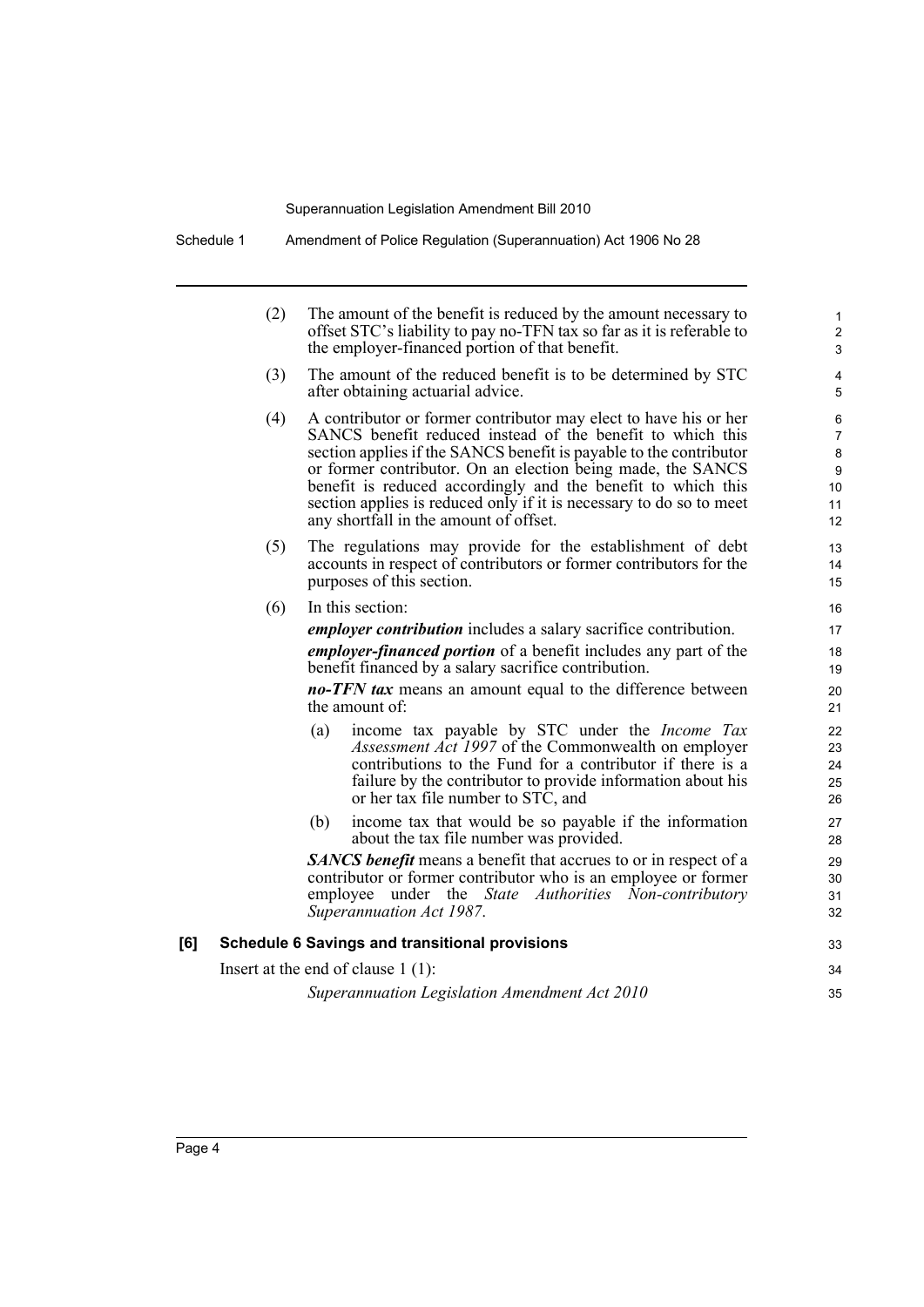Amendment of State Authorities Non-contributory Superannuation Act 1987 No 212 Schedule 2

## <span id="page-10-0"></span>**Schedule 2 Amendment of State Authorities Non-contributory Superannuation Act 1987 No 212**

| [1] |             |                     | Section 26AA Restoration of death benefit previously reduced to offset<br>contribution tax liabilities                                                                                              | 4<br>5                    |
|-----|-------------|---------------------|-----------------------------------------------------------------------------------------------------------------------------------------------------------------------------------------------------|---------------------------|
|     |             |                     | Omit "section 279D of the <i>Income Tax Assessment Act 1936</i> " from<br>section $26AA(1)$ .                                                                                                       | $\,6\,$<br>$\overline{7}$ |
|     |             |                     | Insert instead "section 295-485 of the <i>Income Tax Assessment Act 1997</i> ".                                                                                                                     | 8                         |
| [2] |             |                     | Section 26AA (2)                                                                                                                                                                                    | 9                         |
|     |             |                     | Omit section 26AA (2) and (3). Insert instead:                                                                                                                                                      | 10                        |
|     |             | (2)                 | The amount of the increase is to be the amount determined by<br>STC, after obtaining actuarial advice, as the amount of increase<br>required to obtain the deduction referred to in subsection (1). | 11<br>12<br>13            |
| [3] |             | <b>Section 26AB</b> |                                                                                                                                                                                                     | 14                        |
|     |             |                     | Insert after section 26AA:                                                                                                                                                                          | 15                        |
|     | <b>26AB</b> |                     | Power of STC to reduce benefits for no-TFN tax                                                                                                                                                      | 16                        |
|     |             | (1)                 | This section applies to a benefit if:                                                                                                                                                               | 17                        |
|     |             |                     | a right to the benefit accrues under this Act to or in respect<br>(a)<br>of an employee or former employee, and                                                                                     | 18<br>19                  |
|     |             |                     | STC has paid or is liable to pay no-TFN tax in respect of<br>(b)<br>employer contributions to the Fund, and                                                                                         | 20<br>21                  |
|     |             |                     | a portion of that tax is referable to that benefit, and<br>(c)                                                                                                                                      | 22                        |
|     |             |                     | (d)<br>the benefit is of a kind prescribed by the regulations for the<br>purposes of this section.                                                                                                  | 23<br>24                  |
|     |             | (2)                 | The amount of the benefit is reduced by the amount necessary to<br>offset STC's liability to pay no-TFN tax so far as it is referable to<br>that benefit.                                           | 25<br>26<br>27            |
|     |             | (3)                 | The amount of the reduced benefit is to be determined by STC<br>after obtaining actuarial advice.                                                                                                   | 28<br>29                  |
|     |             | (4)                 | The regulations may provide for the establishment of debt<br>accounts in respect of employees or former employees for the<br>purposes of this section.                                              | 30<br>31<br>32            |

1 2 3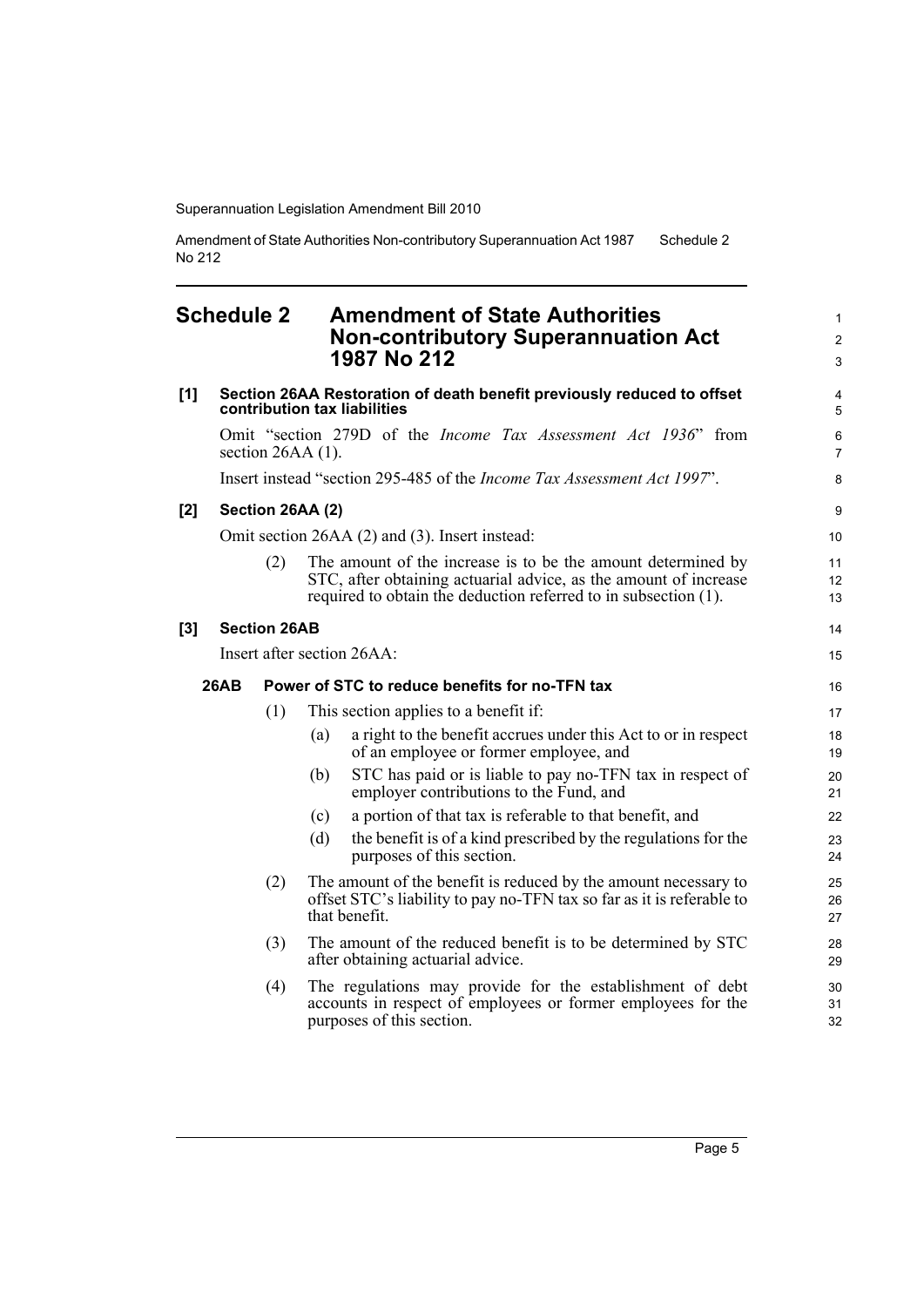Schedule 2 Amendment of State Authorities Non-contributory Superannuation Act 1987 No 212

(5) In this section:

*no-TFN tax* means an amount equal to the difference between the amount of:

15 16 17

- (a) income tax payable by STC under the *Income Tax Assessment Act 1997* of the Commonwealth on employer contributions to the Fund for an employee if there is a failure by the employee to provide information about his or her tax file number to STC, and
- (b) income tax that would be so payable if the information about the tax file number was provided.

**Note.** An employee or former employee may also elect to have a benefit under this Act reduced, instead of having a benefit in the Police Superannuation Scheme, the State Authorities Superannuation Scheme or the State Superannuation Scheme reduced.

#### **[4] Schedule 5 Savings and transitional provisions**

Insert at the end of clause 1 (1):

*Superannuation Legislation Amendment Act 2010*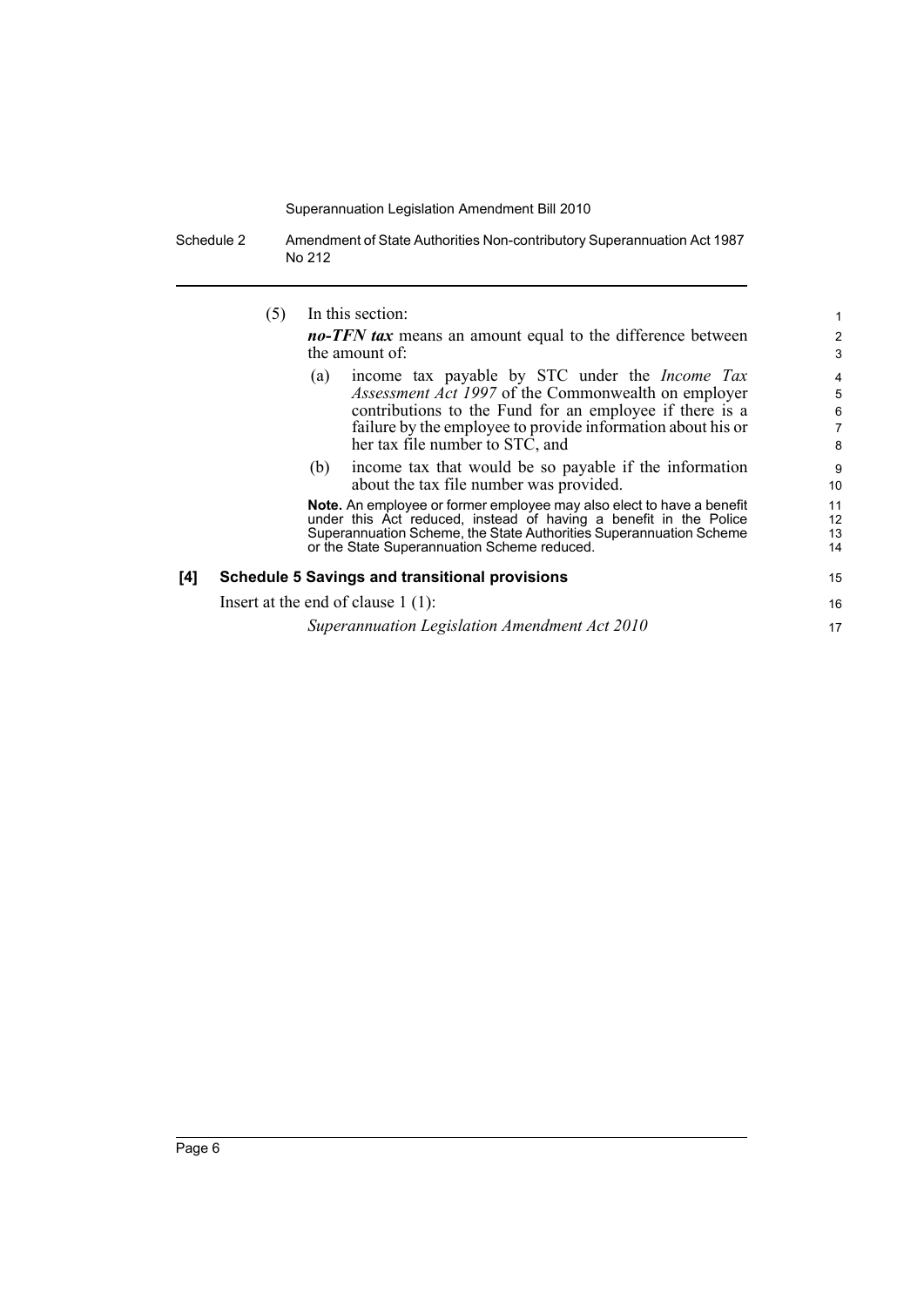Amendment of State Authorities Superannuation Act 1987 No 211 Schedule 3

1 2

## <span id="page-12-0"></span>**Schedule 3 Amendment of State Authorities Superannuation Act 1987 No 211**

| [1] |     |                     |     | Section 45AA Restoration of death benefit previously reduced to offset<br>contribution tax liabilities                                                                                                                                                                                                                                                                                                                                               | 3<br>4                                 |
|-----|-----|---------------------|-----|------------------------------------------------------------------------------------------------------------------------------------------------------------------------------------------------------------------------------------------------------------------------------------------------------------------------------------------------------------------------------------------------------------------------------------------------------|----------------------------------------|
|     |     | section $45AA(1)$ . |     | Omit "section 279D of the <i>Income Tax Assessment Act 1936</i> " from                                                                                                                                                                                                                                                                                                                                                                               | 5<br>6                                 |
|     |     |                     |     | Insert instead "section 295-485 of the <i>Income Tax Assessment Act 1997"</i> .                                                                                                                                                                                                                                                                                                                                                                      | $\overline{7}$                         |
| [2] |     | Section 45AA (2)    |     |                                                                                                                                                                                                                                                                                                                                                                                                                                                      | 8                                      |
|     |     |                     |     | Omit section 45AA (2) and (3). Insert instead:                                                                                                                                                                                                                                                                                                                                                                                                       | 9                                      |
|     |     | (2)                 |     | The amount of the increase is to be the amount determined by<br>STC, after obtaining actuarial advice, as the amount of increase<br>required to obtain the deduction referred to in subsection (1).                                                                                                                                                                                                                                                  | 10<br>11<br>12                         |
| [3] |     | <b>Section 45B</b>  |     |                                                                                                                                                                                                                                                                                                                                                                                                                                                      | 13                                     |
|     |     |                     |     | Insert after section 45AA:                                                                                                                                                                                                                                                                                                                                                                                                                           | 14                                     |
|     | 45B |                     |     | Power of STC to reduce benefits for no-TFN tax                                                                                                                                                                                                                                                                                                                                                                                                       | 15                                     |
|     |     | (1)                 |     | This section applies to a benefit if:                                                                                                                                                                                                                                                                                                                                                                                                                | 16                                     |
|     |     |                     | (a) | a right to the benefit accrues under this Act to or in respect<br>of a contributor or former contributor, and                                                                                                                                                                                                                                                                                                                                        | 17<br>18                               |
|     |     |                     | (b) | STC has paid or is liable to pay no-TFN tax in respect of<br>employer contributions to the Fund, and                                                                                                                                                                                                                                                                                                                                                 | 19<br>20                               |
|     |     |                     | (c) | a portion of that tax is referable to the employer-financed<br>portion of that benefit, and                                                                                                                                                                                                                                                                                                                                                          | 21<br>22                               |
|     |     |                     | (d) | the benefit is of a kind prescribed by the regulations for the<br>purposes of this section.                                                                                                                                                                                                                                                                                                                                                          | 23<br>24                               |
|     |     | (2)                 |     | The amount of the benefit is reduced by the amount necessary to<br>offset STC's liability to pay no-TFN tax so far as it is referable to<br>the employer-financed portion of that benefit.                                                                                                                                                                                                                                                           | 25<br>26<br>27                         |
|     |     | (3)                 |     | The amount of the reduced benefit is to be determined by STC<br>after obtaining actuarial advice.                                                                                                                                                                                                                                                                                                                                                    | 28<br>29                               |
|     |     | (4)                 |     | A contributor or former contributor may elect to have his or her<br>SANCS benefit reduced instead of the benefit to which this<br>section applies if the SANCS benefit is payable to the contributor<br>or former contributor. On an election being made, the SANCS<br>benefit is reduced accordingly and the benefit to which this<br>section applies is reduced only if it is necessary to do so to meet<br>any shortfall in the amount of offset. | 30<br>31<br>32<br>33<br>34<br>35<br>36 |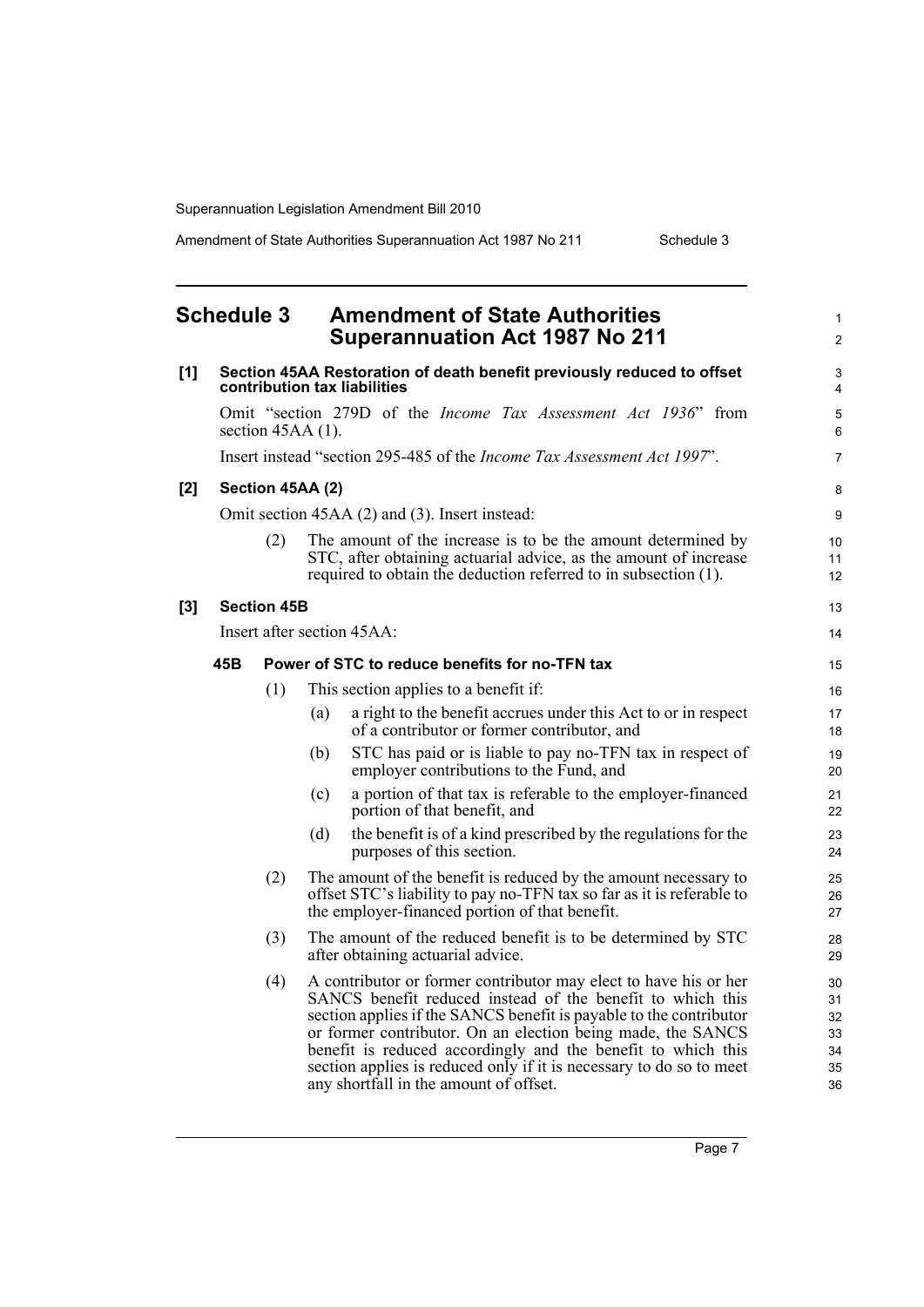Schedule 3 Amendment of State Authorities Superannuation Act 1987 No 211

| (5)<br>The regulations may provide for the establishment of debt<br>accounts in respect of contributors or former contributors for the<br>purposes of this section.<br>In this section:<br>(6)<br><i>employer contribution</i> includes a salary sacrifice contribution.<br><i>employer-financed portion</i> of a benefit includes any part of the<br>benefit financed by a salary sacrifice contribution.<br><b>no-TFN tax</b> means an amount equal to the difference between<br>the amount of:<br>(a)<br>or her tax file number to STC, and<br>(b)<br>about the tax file number was provided.<br><b>SANCS</b> benefit means a benefit that accrues to or in respect of a<br>contributor or former contributor who is an employee or former<br>employee<br>under the <i>State</i><br>Authorities<br>Superannuation Act 1987.<br>[4]<br>Part 5B, heading<br>Omit "Transfer". Insert instead "Retention or payment".<br>[5]<br>Section 46AE Retention or payment of eligible deferred benefits<br>Omit section 46AE (2). Insert instead:<br>An eligible person who reaches the retirement age may:<br>(2)<br>(a)<br>(b)<br>another complying superannuation fund, complying<br>nominated fund or account).<br>[6]<br>Section 46AE (3)<br>Insert "to transfer an eligible deferred benefit" after "eligible person" where<br>firstly occurring.<br>Section 46AE (4)<br>[7] |  |                                                                                                                                                                                                                                          |                            |
|---------------------------------------------------------------------------------------------------------------------------------------------------------------------------------------------------------------------------------------------------------------------------------------------------------------------------------------------------------------------------------------------------------------------------------------------------------------------------------------------------------------------------------------------------------------------------------------------------------------------------------------------------------------------------------------------------------------------------------------------------------------------------------------------------------------------------------------------------------------------------------------------------------------------------------------------------------------------------------------------------------------------------------------------------------------------------------------------------------------------------------------------------------------------------------------------------------------------------------------------------------------------------------------------------------------------------------------------------------------------------|--|------------------------------------------------------------------------------------------------------------------------------------------------------------------------------------------------------------------------------------------|----------------------------|
|                                                                                                                                                                                                                                                                                                                                                                                                                                                                                                                                                                                                                                                                                                                                                                                                                                                                                                                                                                                                                                                                                                                                                                                                                                                                                                                                                                           |  |                                                                                                                                                                                                                                          | 1<br>$\overline{c}$<br>3   |
|                                                                                                                                                                                                                                                                                                                                                                                                                                                                                                                                                                                                                                                                                                                                                                                                                                                                                                                                                                                                                                                                                                                                                                                                                                                                                                                                                                           |  |                                                                                                                                                                                                                                          | 4                          |
|                                                                                                                                                                                                                                                                                                                                                                                                                                                                                                                                                                                                                                                                                                                                                                                                                                                                                                                                                                                                                                                                                                                                                                                                                                                                                                                                                                           |  |                                                                                                                                                                                                                                          | 5                          |
|                                                                                                                                                                                                                                                                                                                                                                                                                                                                                                                                                                                                                                                                                                                                                                                                                                                                                                                                                                                                                                                                                                                                                                                                                                                                                                                                                                           |  |                                                                                                                                                                                                                                          | 6<br>7                     |
|                                                                                                                                                                                                                                                                                                                                                                                                                                                                                                                                                                                                                                                                                                                                                                                                                                                                                                                                                                                                                                                                                                                                                                                                                                                                                                                                                                           |  |                                                                                                                                                                                                                                          | 8<br>9                     |
|                                                                                                                                                                                                                                                                                                                                                                                                                                                                                                                                                                                                                                                                                                                                                                                                                                                                                                                                                                                                                                                                                                                                                                                                                                                                                                                                                                           |  | income tax payable by STC under the <i>Income Tax</i><br>Assessment Act 1997 of the Commonwealth on employer<br>contributions to the Fund for a contributor if there is a<br>failure by the contributor to provide information about his | 10<br>11<br>12<br>13<br>14 |
|                                                                                                                                                                                                                                                                                                                                                                                                                                                                                                                                                                                                                                                                                                                                                                                                                                                                                                                                                                                                                                                                                                                                                                                                                                                                                                                                                                           |  | income tax that would be so payable if the information                                                                                                                                                                                   | 15<br>16                   |
|                                                                                                                                                                                                                                                                                                                                                                                                                                                                                                                                                                                                                                                                                                                                                                                                                                                                                                                                                                                                                                                                                                                                                                                                                                                                                                                                                                           |  | Non-contributory                                                                                                                                                                                                                         | 17<br>18<br>19<br>20       |
|                                                                                                                                                                                                                                                                                                                                                                                                                                                                                                                                                                                                                                                                                                                                                                                                                                                                                                                                                                                                                                                                                                                                                                                                                                                                                                                                                                           |  |                                                                                                                                                                                                                                          | 21                         |
|                                                                                                                                                                                                                                                                                                                                                                                                                                                                                                                                                                                                                                                                                                                                                                                                                                                                                                                                                                                                                                                                                                                                                                                                                                                                                                                                                                           |  |                                                                                                                                                                                                                                          | 22                         |
|                                                                                                                                                                                                                                                                                                                                                                                                                                                                                                                                                                                                                                                                                                                                                                                                                                                                                                                                                                                                                                                                                                                                                                                                                                                                                                                                                                           |  |                                                                                                                                                                                                                                          | 23                         |
|                                                                                                                                                                                                                                                                                                                                                                                                                                                                                                                                                                                                                                                                                                                                                                                                                                                                                                                                                                                                                                                                                                                                                                                                                                                                                                                                                                           |  |                                                                                                                                                                                                                                          | 24                         |
|                                                                                                                                                                                                                                                                                                                                                                                                                                                                                                                                                                                                                                                                                                                                                                                                                                                                                                                                                                                                                                                                                                                                                                                                                                                                                                                                                                           |  |                                                                                                                                                                                                                                          | 25                         |
|                                                                                                                                                                                                                                                                                                                                                                                                                                                                                                                                                                                                                                                                                                                                                                                                                                                                                                                                                                                                                                                                                                                                                                                                                                                                                                                                                                           |  | elect to retain the eligible deferred benefit in the Fund, or                                                                                                                                                                            | 26                         |
|                                                                                                                                                                                                                                                                                                                                                                                                                                                                                                                                                                                                                                                                                                                                                                                                                                                                                                                                                                                                                                                                                                                                                                                                                                                                                                                                                                           |  | elect to have the eligible deferred benefit paid or<br>transferred to the First State Superannuation Fund or                                                                                                                             | 27<br>28                   |
|                                                                                                                                                                                                                                                                                                                                                                                                                                                                                                                                                                                                                                                                                                                                                                                                                                                                                                                                                                                                                                                                                                                                                                                                                                                                                                                                                                           |  | approved deposit fund or retirement savings account (the                                                                                                                                                                                 | 29<br>30<br>31             |
|                                                                                                                                                                                                                                                                                                                                                                                                                                                                                                                                                                                                                                                                                                                                                                                                                                                                                                                                                                                                                                                                                                                                                                                                                                                                                                                                                                           |  |                                                                                                                                                                                                                                          | 32                         |
|                                                                                                                                                                                                                                                                                                                                                                                                                                                                                                                                                                                                                                                                                                                                                                                                                                                                                                                                                                                                                                                                                                                                                                                                                                                                                                                                                                           |  |                                                                                                                                                                                                                                          | 33<br>34                   |
|                                                                                                                                                                                                                                                                                                                                                                                                                                                                                                                                                                                                                                                                                                                                                                                                                                                                                                                                                                                                                                                                                                                                                                                                                                                                                                                                                                           |  |                                                                                                                                                                                                                                          | 35                         |
| Omit the subsection.                                                                                                                                                                                                                                                                                                                                                                                                                                                                                                                                                                                                                                                                                                                                                                                                                                                                                                                                                                                                                                                                                                                                                                                                                                                                                                                                                      |  |                                                                                                                                                                                                                                          | 36                         |
|                                                                                                                                                                                                                                                                                                                                                                                                                                                                                                                                                                                                                                                                                                                                                                                                                                                                                                                                                                                                                                                                                                                                                                                                                                                                                                                                                                           |  |                                                                                                                                                                                                                                          |                            |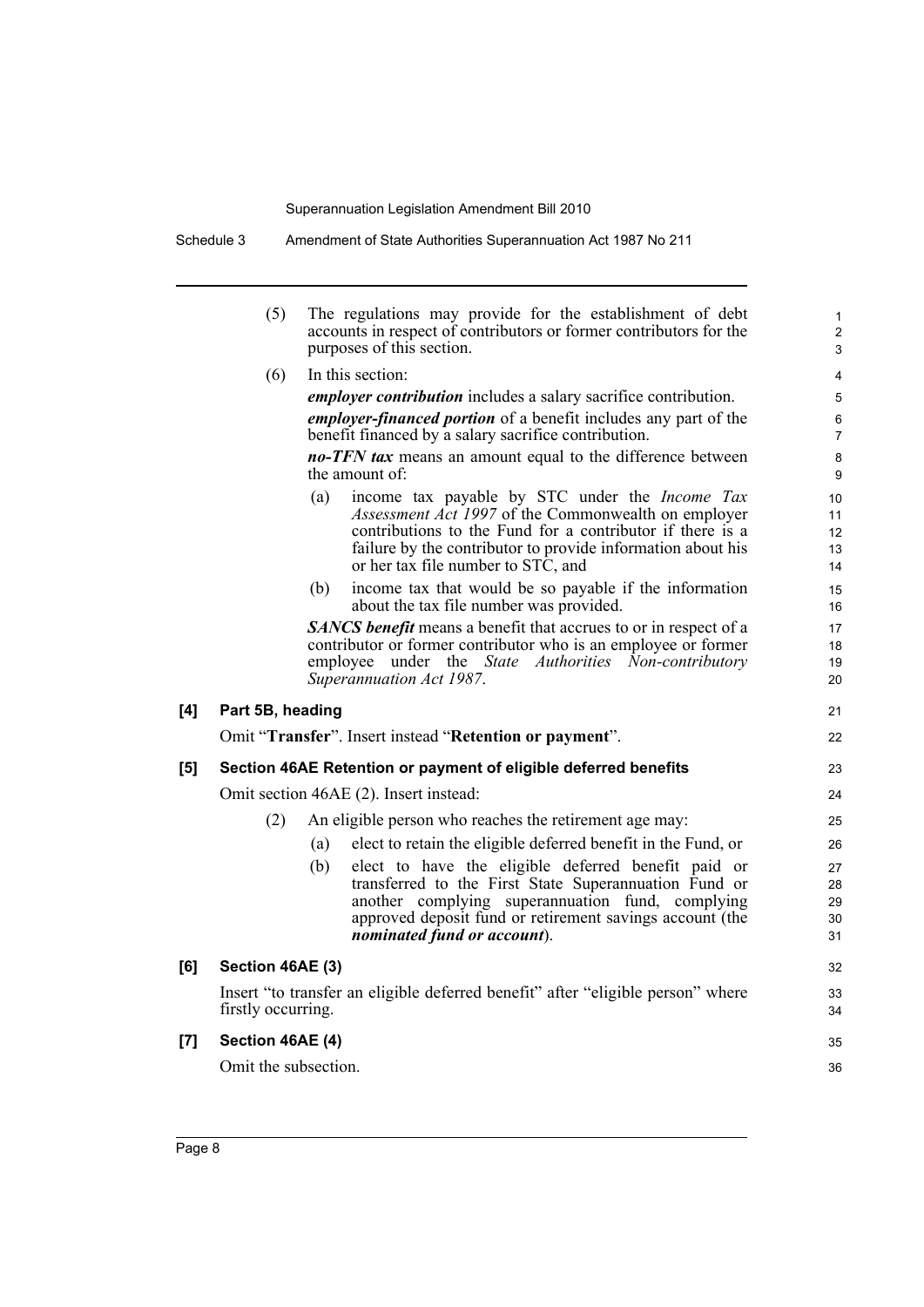Amendment of State Authorities Superannuation Act 1987 No 211 Schedule 3

| [8] | Part 5E               |     |                                                                                                                                                                                                                                                                       | 1                          |  |  |
|-----|-----------------------|-----|-----------------------------------------------------------------------------------------------------------------------------------------------------------------------------------------------------------------------------------------------------------------------|----------------------------|--|--|
|     | Insert after Part 5D: |     |                                                                                                                                                                                                                                                                       | $\overline{2}$             |  |  |
|     |                       |     | <b>Part 5E</b> Death or incapacity benefits for ambulance<br>officers                                                                                                                                                                                                 | 3<br>4                     |  |  |
|     | 46AL                  |     | <b>Definitions</b>                                                                                                                                                                                                                                                    |                            |  |  |
|     |                       |     | In this Part:                                                                                                                                                                                                                                                         | 6                          |  |  |
|     |                       |     | <b>ambulance officer</b> means a member of the NSW Health Service<br>who is an officer within the meaning of the ambulance officers<br>award.                                                                                                                         | $\overline{7}$<br>8<br>9   |  |  |
|     |                       |     | <i>ambulance officers award</i> means a State industrial instrument<br>prescribed by the regulations for the purposes of this definition.                                                                                                                             | 10<br>11                   |  |  |
|     |                       |     | the<br>Superannuation Legislation<br><i>amending Act</i> means<br>Amendment Act 2010.                                                                                                                                                                                 | 12 <sup>°</sup><br>13      |  |  |
|     |                       |     | death or incapacity benefit means a benefit payable to or in<br>respect of an ambulance officer under an ambulance officers<br>award (whether provided for in that award or by or under any Act,<br>law or instrument) if:                                            | 14<br>15<br>16<br>17       |  |  |
|     |                       |     | the ambulance officer dies, or<br>(a)                                                                                                                                                                                                                                 | 18                         |  |  |
|     |                       |     | the ambulance officer suffers total and permanent<br>(b)<br>incapacity or partial and permanent incapacity.                                                                                                                                                           | 19<br>20                   |  |  |
|     | 46AM                  |     | <b>Application of Part</b>                                                                                                                                                                                                                                            | 21                         |  |  |
|     |                       |     | This Part has effect despite any other provision of this Act or the<br>regulations.                                                                                                                                                                                   | 22<br>23                   |  |  |
|     | 46AN                  |     | Provision to be made with respect to death or incapacity benefits<br>for ambulance officers                                                                                                                                                                           | 24<br>25                   |  |  |
|     |                       | (1) | The regulations may make provision for or with respect to the<br>following:                                                                                                                                                                                           | 26<br>27                   |  |  |
|     |                       |     | the effect on coverage under this Act for an additional<br>(a)<br>benefit, and liability to pay the additional benefit levy, of a<br>contributor or former contributor who is or was an<br>ambulance officer and who is covered for a death or<br>incapacity benefit, | 28<br>29<br>30<br>31<br>32 |  |  |
|     |                       |     | preventing the repayment of any additional benefit levy<br>(b)<br>paid by a contributor or former contributor who is or was<br>an ambulance officer,                                                                                                                  | 33<br>34<br>35             |  |  |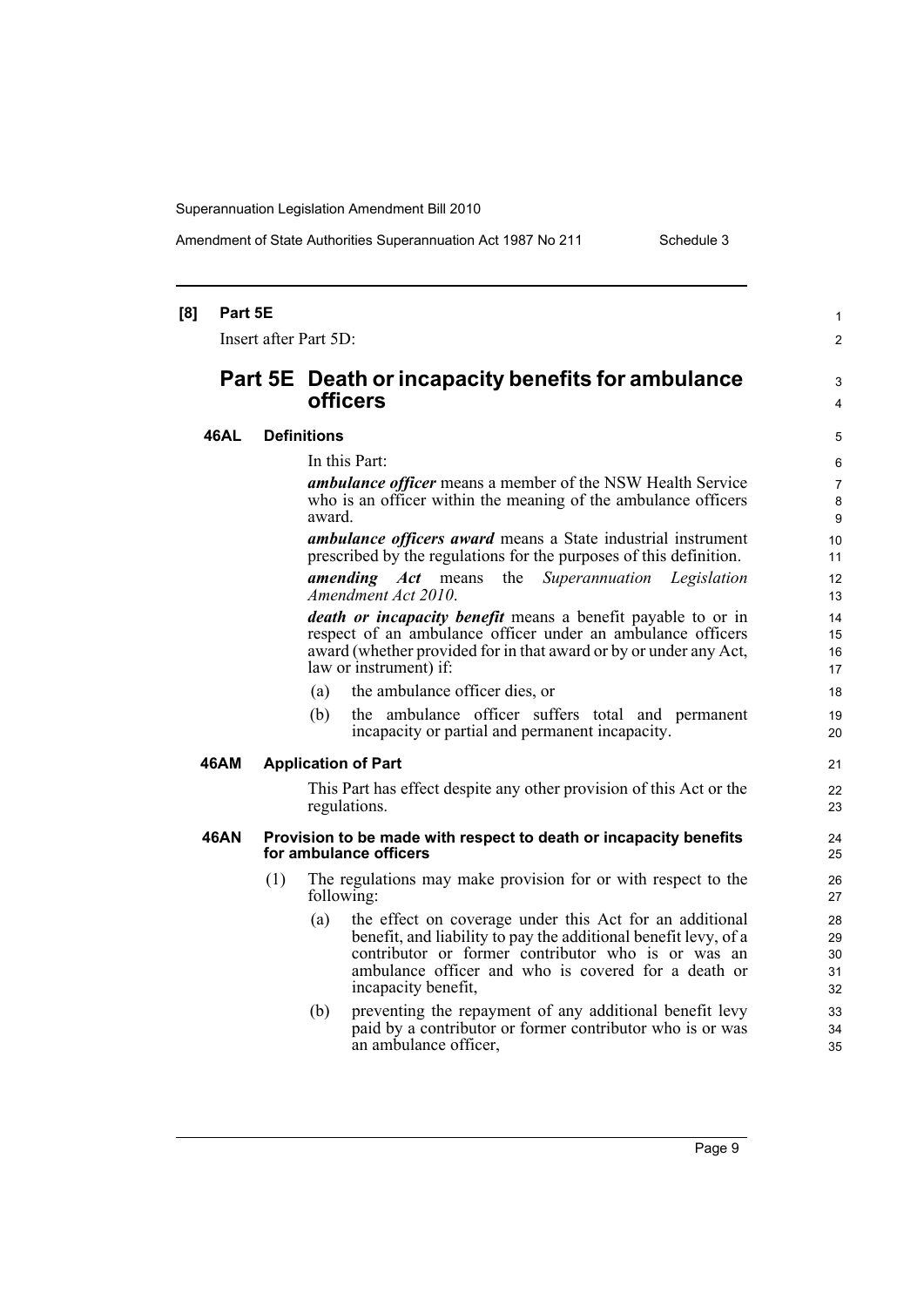|     |     | any other matter that is necessary or convenient for the<br>(c)<br>purposes of complying with or giving effect to an<br>ambulance officers award or this Part.                                                                                                                                                                                                         | $\overline{\mathbf{c}}$<br>3   |
|-----|-----|------------------------------------------------------------------------------------------------------------------------------------------------------------------------------------------------------------------------------------------------------------------------------------------------------------------------------------------------------------------------|--------------------------------|
|     | (2) | Any such regulations may take effect from the date of<br>commencement of this Part, as inserted by the amending Act, or<br>the date on which an ambulance officers award first applies to an<br>ambulance officer (whichever is earlier).                                                                                                                              | 4<br>5<br>6<br>7               |
|     | (3) | Without limiting section 46AM, regulations may be made under<br>this Part that are inconsistent with Part 3, 4, 5 or 6 of this Act, or<br>any regulations made under those Parts, but only to the extent that<br>the inconsistency with any of those provisions is necessary for<br>the purpose of compliance with or giving effect to an ambulance<br>officers award. | 8<br>9<br>10<br>11<br>12<br>13 |
| [9] |     | <b>Schedule 6 Savings and transitional provisions</b>                                                                                                                                                                                                                                                                                                                  | 14                             |
|     |     | Insert at the end of clause $1(1)$ :                                                                                                                                                                                                                                                                                                                                   | 15                             |
|     |     | Superannuation Legislation Amendment Act 2010                                                                                                                                                                                                                                                                                                                          | 16                             |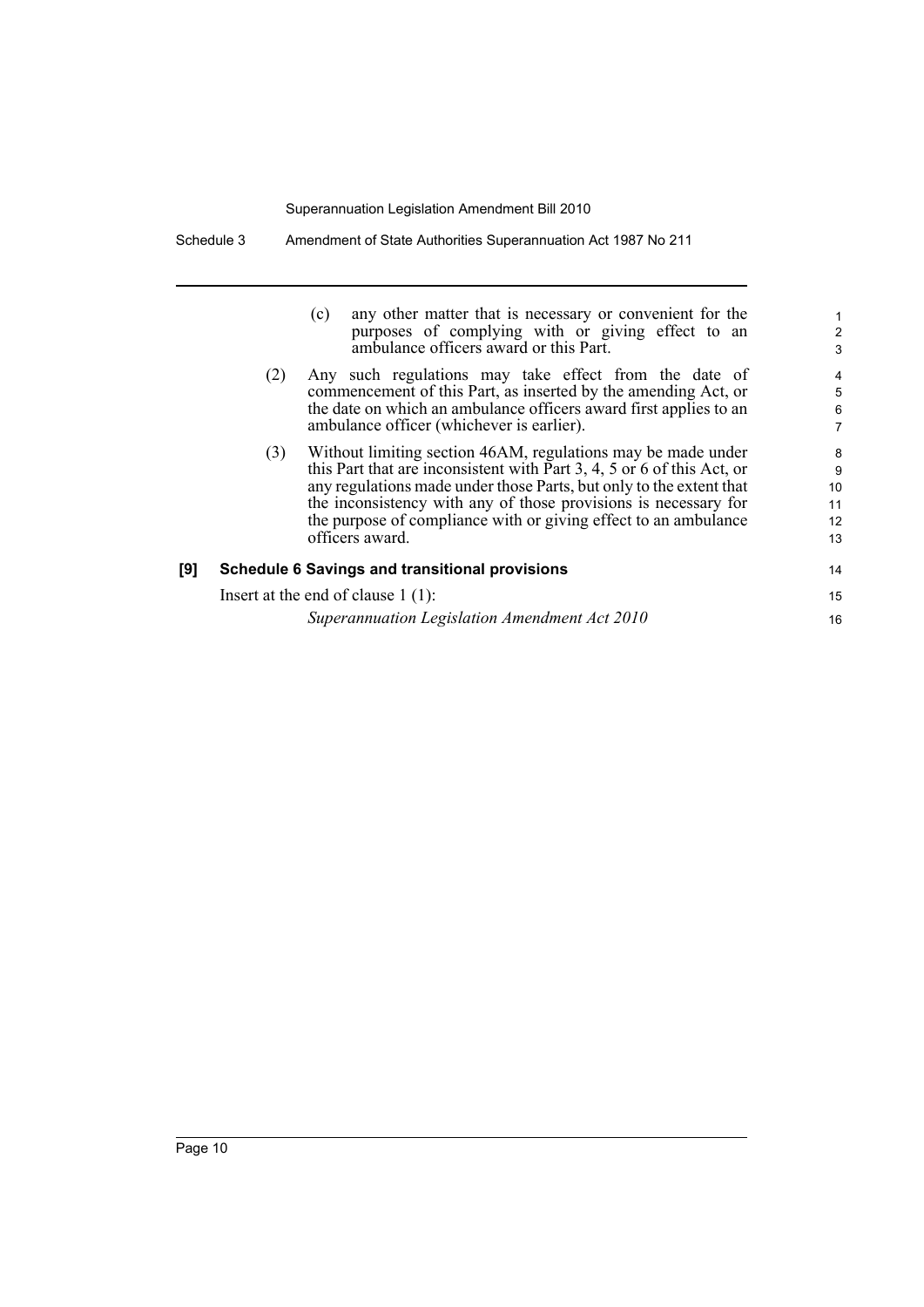Amendment of Superannuation Act 1916 No 28 Schedule 4

<span id="page-16-0"></span>

|       | <b>Schedule 4</b> |                     |     | <b>Amendment of Superannuation Act 1916</b><br><b>No 28</b>                                                                                                                                          | $\mathbf{1}$<br>2   |
|-------|-------------------|---------------------|-----|------------------------------------------------------------------------------------------------------------------------------------------------------------------------------------------------------|---------------------|
| [1]   |                   |                     |     | Section 61RAA Restoration of death benefit previously reduced to offset<br>contribution tax liabilities                                                                                              | 3<br>$\overline{4}$ |
|       |                   | section 61RAA (1).  |     | Omit "section 279D of the <i>Income Tax Assessment Act 1936</i> " from                                                                                                                               | 5<br>6              |
|       |                   |                     |     | Insert instead "section 295-485 of the Income Tax Assessment Act 1997".                                                                                                                              | $\overline{7}$      |
| $[2]$ |                   | Section 61RAA (2)   |     |                                                                                                                                                                                                      | 8                   |
|       |                   |                     |     | Omit section 61RAA (2) and (3). Insert instead:                                                                                                                                                      | 9                   |
|       |                   | (2)                 |     | The amount of the increase is to be the amount determined by<br>STC, after obtaining actuarial advice, as the amount of increase<br>required to obtain the deduction referred to in subsection (1).  | 10<br>11<br>12      |
| $[3]$ |                   |                     |     | Section 61RB Power of STC to adjust benefits to comply with certain<br>Commonwealth standards relating to superannuation                                                                             | 13<br>14            |
|       |                   |                     |     | Insert "or $61RC$ " after "section $61RA$ " in section $61RB(10)(a)$ .                                                                                                                               | 15                  |
| [4]   |                   | <b>Section 61RC</b> |     |                                                                                                                                                                                                      | 16                  |
|       |                   |                     |     | Insert after section 61RB:                                                                                                                                                                           | 17                  |
|       | 61RC              |                     |     | Power of STC to reduce benefits for no-TFN tax                                                                                                                                                       | 18                  |
|       |                   | (1)                 |     | This section applies to a benefit if:                                                                                                                                                                | 19                  |
|       |                   |                     | (a) | a right to the benefit accrues under this Act to or in respect<br>of a contributor or former contributor, and                                                                                        | 20<br>21            |
|       |                   |                     | (b) | STC has paid or is liable to pay no-TFN tax in respect of<br>employer contributions to the Fund, and                                                                                                 | 22<br>23            |
|       |                   |                     | (c) | a portion of that tax is referable to the employer-financed<br>portion of that benefit, and                                                                                                          | 24<br>25            |
|       |                   |                     | (d) | the benefit is of a kind prescribed by the regulations for the<br>purposes of this section.                                                                                                          | 26<br>27            |
|       |                   | (2)                 |     | The amount of the benefit is reduced by the amount necessary to<br>offset STC's liability to pay no-TFN tax so far as it is referable to<br>the employer-financed portion of that benefit.           | 28<br>29<br>30      |
|       |                   | (3)                 |     | The amount of the reduced benefit is to be determined by STC<br>after obtaining actuarial advice.                                                                                                    | 31<br>32            |
|       |                   | (4)                 |     | A contributor or former contributor may elect to have his or her<br>SANCS benefit reduced instead of the benefit to which this<br>section applies if the SANCS benefit is payable to the contributor | 33<br>34<br>35      |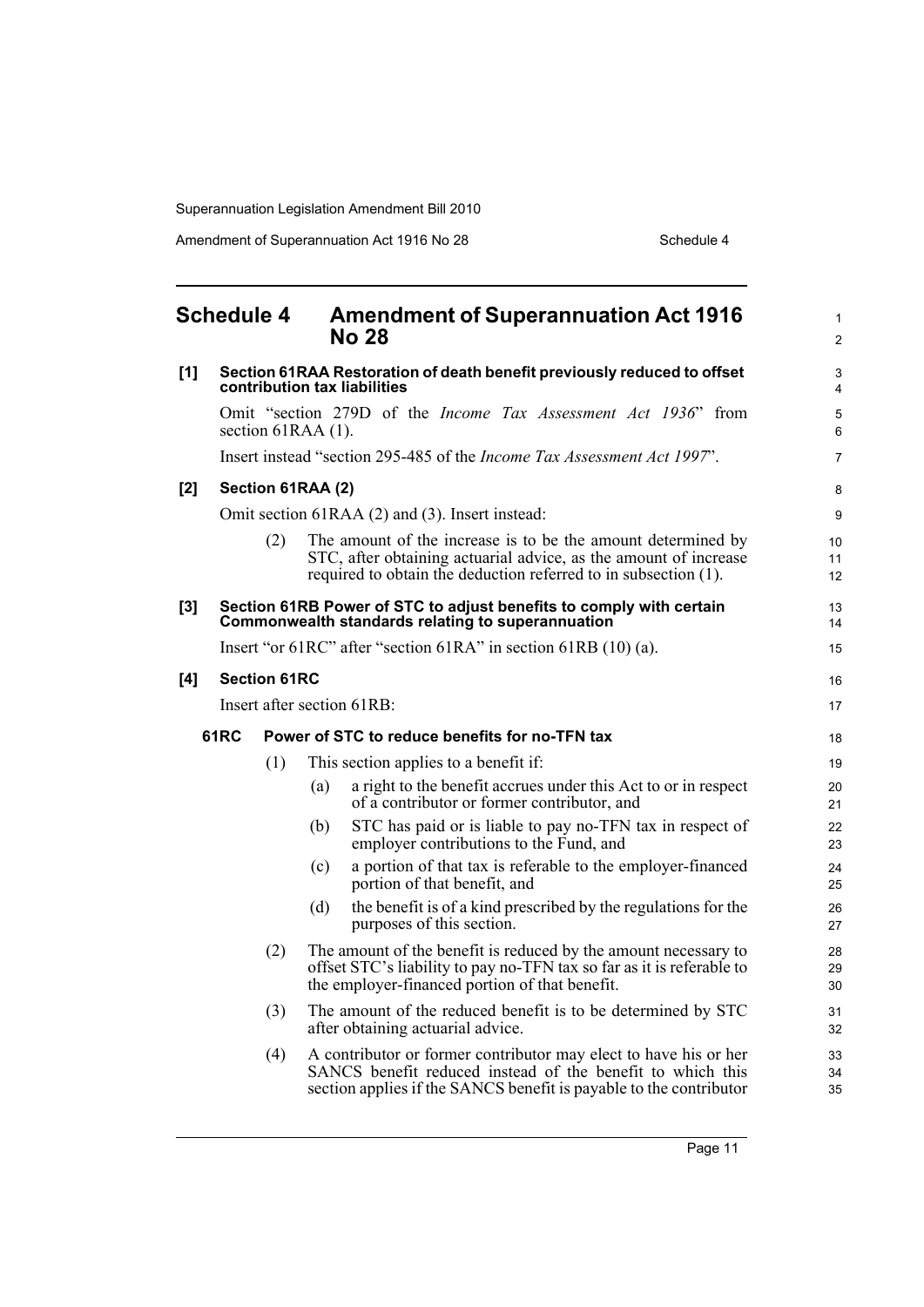Schedule 4 Amendment of Superannuation Act 1916 No 28

or former contributor. On an election being made, the SANCS benefit is reduced accordingly and the benefit to which this section applies is reduced only if it is necessary to do so to meet any shortfall in the amount of offset.

- (5) The regulations may provide for the establishment of debt accounts in respect of contributors or former contributors for the purposes of this section.
- (6) In this section:

*employer contribution* includes a salary sacrifice contribution.

*employer-financed portion* of a benefit includes any part of the benefit financed by a salary sacrifice contribution.

*no-TFN tax* means an amount equal to the difference between the amount of:

- (a) income tax payable by STC under the *Income Tax Assessment Act 1997* of the Commonwealth on employer contributions to the Fund for a contributor if there is a failure by the contributor to provide information about his or her tax file number to STC, and
- (b) income tax that would be so payable if the information about the tax file number was provided.

*SANCS benefit* means a benefit that accrues to or in respect of a contributor or former contributor who is an employee or former employee under the *State Authorities Non-contributory Superannuation Act 1987*.

#### **[5] Section 61RE Commutation of pensions for adjustment of benefits**

Omit "determination reducing a benefit that may be taken in the form of a pension is made under section 61RA" from section 61RE (1).

Insert instead "benefit that may be taken in the form of a pension is reduced under section 61RA or 61RC".